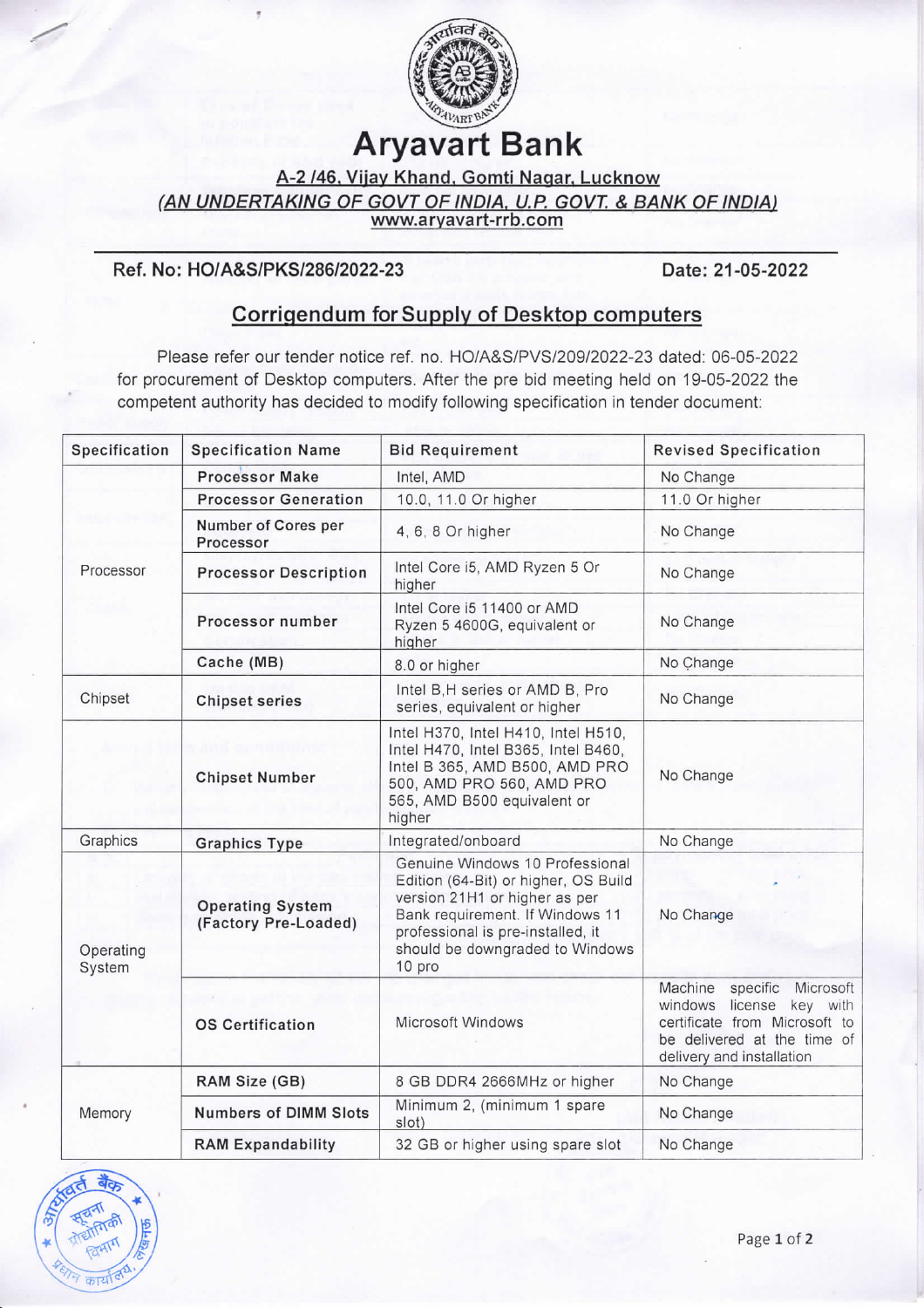| Storage        | Type of Drives used<br>to populate the<br><b>Internal Bays</b> | <b>SATA SSD</b>                                                                                   | No Change           |  |
|----------------|----------------------------------------------------------------|---------------------------------------------------------------------------------------------------|---------------------|--|
|                | Capacity of SSD (GB)                                           | 512 GB or higher                                                                                  | No Change           |  |
|                | <b>Wireless Connectivity</b>                                   | Must not be available                                                                             |                     |  |
| Connectivity   | Number of Ethernet<br>Ports                                    | 1, 10/100/1000 on board<br>Integrated Gigabit Port                                                | No Change           |  |
| Ports          | Number of USB ports                                            | At least 8 ports (with minimum 4<br>nos. USB 3.0 or higher, and<br>minimum 2 ports in front side. | No Change           |  |
|                | Other Ports                                                    | HDMI, VGA, Audio in, Audio out<br>etc.                                                            | No Change           |  |
| Cabinet        | Cabinet Form Factor &<br>Volume                                | Tower (13.1 to 26 Litres)                                                                         | No Change           |  |
|                | Power supply capacity                                          | 180 to 250 watt                                                                                   | No Change           |  |
| Power Supply   | <b>Power Efficiency</b>                                        | 85% or above                                                                                      | No Change           |  |
| Certifications | Certifications                                                 | BIS, BEE/Energy Star, ROHS<br>Compliance                                                          | No Change           |  |
|                |                                                                | Wired, optical Scroll                                                                             | No Change           |  |
| Input devices  | Mouse                                                          |                                                                                                   | No Change           |  |
|                | Keyboard                                                       | Wired, standard keyboard                                                                          |                     |  |
| Display        | Display/Monitor Size<br>(lnch)                                 | 19.5 Inch, or higher                                                                              | 21.5 Inch or higher |  |
|                | Monitor technology                                             | No Change<br>TN or higher                                                                         |                     |  |
|                | <b>Monitor Resolution</b>                                      | 1920 x 1080 or higher<br>1600 x 900 or higher                                                     |                     |  |
|                | Certification                                                  | No Change<br>TCO 8.0, BIS or higher                                                               |                     |  |
|                | Ports                                                          | No Change<br><b>VGA</b>                                                                           |                     |  |
| Warranty       | On Site OEM<br>Warranty (Year)                                 | 3 year onsite, comprehensive<br>warranty                                                          | No Change           |  |
|                |                                                                |                                                                                                   |                     |  |

## Added term and conditions:

- Delivery location: List of regional offices & head office is enclosed in annexure, delivery unit/quantity  $1)$ will be specified at the time of purchase order issuance.
- 

| $\sim$ | Payment term:                                         | $\%$ payment of total price |
|--------|-------------------------------------------------------|-----------------------------|
| S.N.   | Particular                                            | 70 percent of total price   |
|        | Delivery of goods at the destination location         | 20 percent of total price   |
|        | Installation, testing of bank's approved applications | 10 percent of total price   |
|        | <b>Bank guarantee submission</b><br>$a+b+c$           | 100 % of the total price    |

Kindly quote the tender as per the changes made, and check our website www.aryavartrrb.com regularly to get the latest updates regarding tender Notice.

Yours faithfully,  $\overline{a}$  $\epsilon$ 





Page 2 of 2